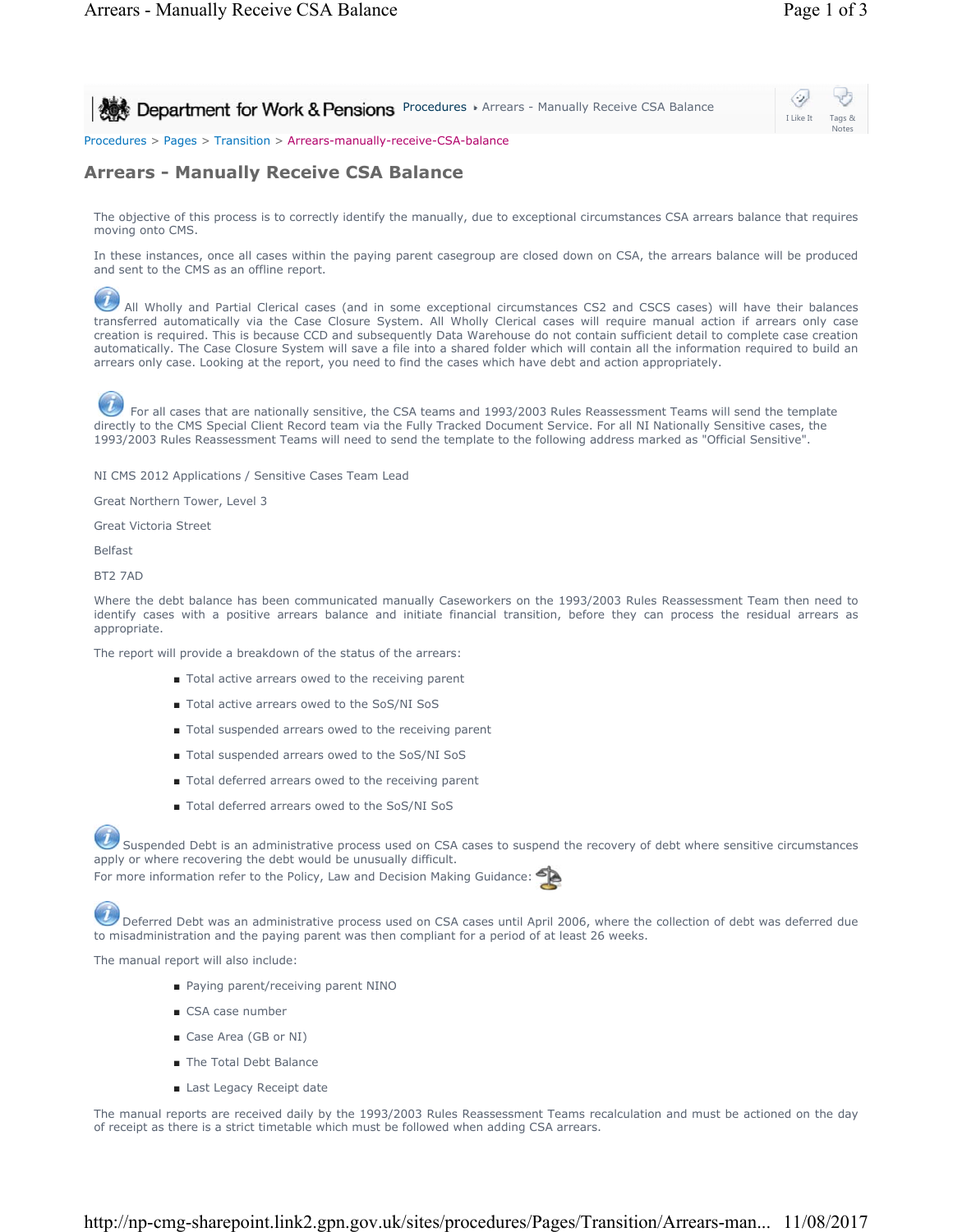- Day 1 the arrears report is produced by CSA and sent in the overnight batch to CMS.
- Day 2 the report should be checked and if no current CMS case is held for the receiving parent, an arrears only case should be built, and all the required information should be entered onto CMS.
- Day 3 CFAT will receive the report generated overnight by BaNCS and will reconcile the arrears on all of the relevant CMS cases.

Validation checks on the arrears figures will have been completed by the appropriate CSA service.

On receipt of the arrears balance report, the team leader allocates a number of cases to the caseworker, to identify cases with a positive arrears balance and to then initiate financial transition.

For cases without arrears, the caseworker records this on CMS for future reference. This will be the end of transition.

For CCD Cases which are held on the Case Closure System report, minimum data will be saved into one of four shared folders to enable caseworkers to build arrears only cases. The four folders are:

- GB
- GB Sensitive
- NI
- NI Sensitive

Where there is a case transitioning from CSA with a nationally sensitive record indicator, the data warehouse produces a separate report that is sent to the special client record team. The caseworker on the special client record team creates a contact record for the applicant/QC and Paying parent, and this then links out to the customer information system (CIS) to ensure there is a match with the nationally sensitive indicator.

For more information refer to the Policy, Law and Decision Making Guidance:



 $\left( n\right)$  This procedure uses the terms receiving parent and paying parent.

The receiving parent is the parent who receives or who is expected to receive child maintenance, known as the parent with care (PWC) or person with care (PeWC) on the system and in legislation. The paying parent is the parent who pays or who is expected to pay child maintenance, known as the non resident parent (NRP) on the system and in legislation.

## **Investigate CSA manual arrears report**

The team leader allocates a number of cases from the arrears report to a case officer.

1. Access the offline **Arrears Balance Report** to check the cases listed for either a zero or positive arrears balance.

## **Record the end of reactive manual transition**

- 2. If the arrears balance for a casegroup is zero, launch a service request (SR) with the following values:
	- **Process** = **Transition**
	- **Area** = **Legacy Case Data**
	- **Sub Area** = **Finalise Case**
- 3. Record on the **Notes** tab that financial transition is complete due to nil arrears balance from CSA Case.
- 4. Close the SR.

## **Initiate financial transition**

5. Where there is a positive arrears balance. For more information refer to Manual Arrears Report (CSA) - Process.